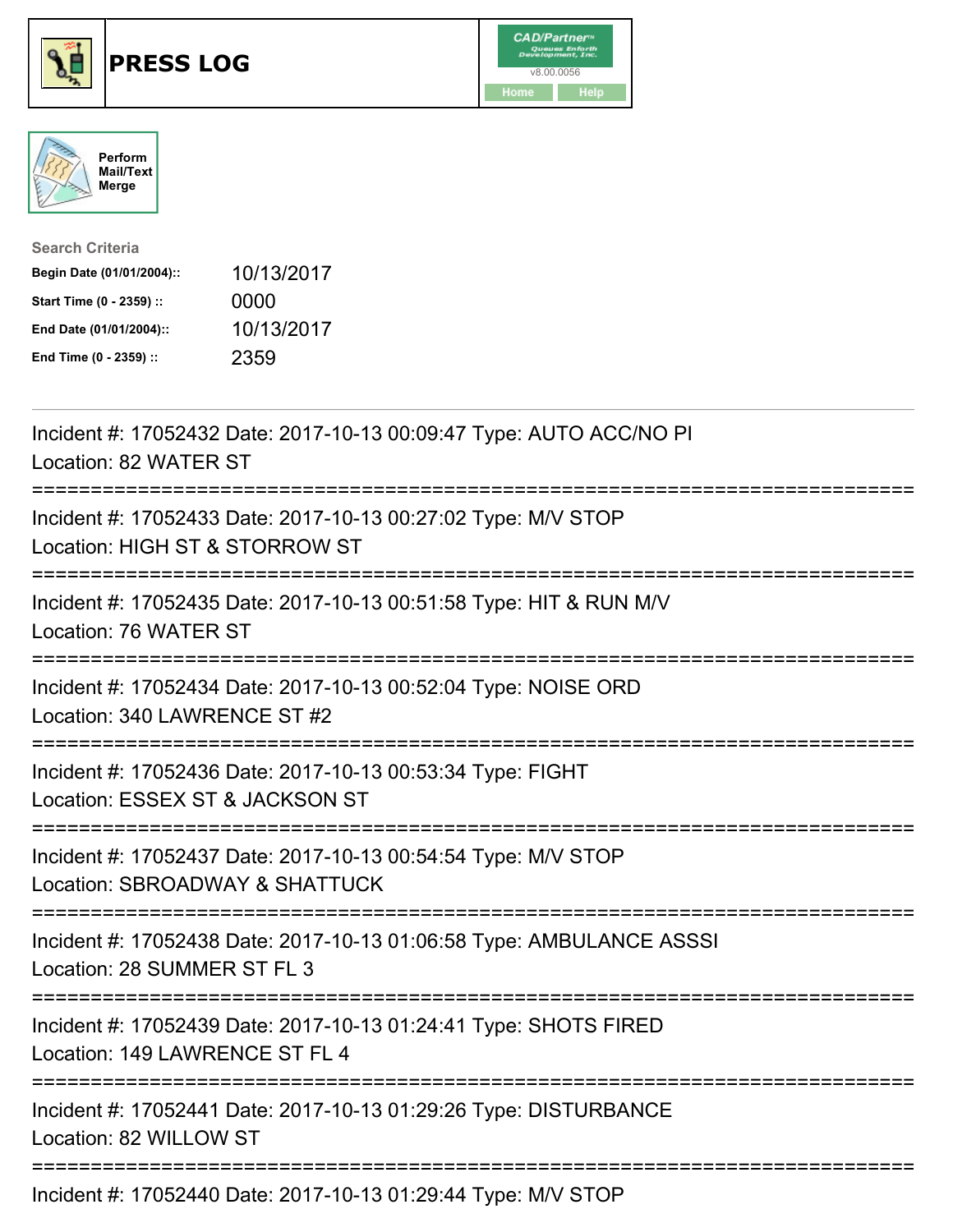Location: EVERETT

| Incident #: 17052442 Date: 2017-10-13 01:36:25 Type: M/V STOP<br>Location: ANDOVER ST & S BROADWAY   |
|------------------------------------------------------------------------------------------------------|
| Incident #: 17052443 Date: 2017-10-13 01:45:20 Type: KEEP PEACE<br>Location: 87 FERRY ST             |
| Incident #: 17052444 Date: 2017-10-13 02:02:08 Type: M/V STOP<br>Location: SUMMER ST & UNION ST      |
| Incident #: 17052445 Date: 2017-10-13 02:04:54 Type: M/V STOP<br>Location: RT 114                    |
| Incident #: 17052446 Date: 2017-10-13 02:08:55 Type: M/V STOP<br><b>Location: HAVERHILL</b>          |
| Incident #: 17052447 Date: 2017-10-13 02:09:08 Type: ALARMS<br>Location: 71 N PARISH RD              |
| Incident #: 17052448 Date: 2017-10-13 02:15:43 Type: DOMESTIC/PROG<br>Location: 340 LAWRENCE ST FL 1 |
| Incident #: 17052449 Date: 2017-10-13 02:27:12 Type: M/V STOP<br>Location: LAWRENCE ST & LOWELL ST   |
| Incident #: 17052450 Date: 2017-10-13 02:35:45 Type: M/V STOP<br>Location: FRANKLIN ST & LOWELL ST   |
| Incident #: 17052451 Date: 2017-10-13 02:49:33 Type: M/V STOP<br>Location: RT 114 & 495              |
| Incident #: 17052452 Date: 2017-10-13 03:04:49 Type: M/V STOP<br>Location: LAWRENCE ST & SARATOGA ST |
| Incident #: 17052453 Date: 2017-10-13 03:09:07 Type: M/V STOP<br>Location: 82 BENNINGTON ST          |
| Incident #: 17052454 Date: 2017-10-13 03:17:20 Type: SUS PERS/MV<br>Location: 57 MILTON ST FL 2      |
| Incident #: 17052455 Date: 2017-10-13 03:55:07 Type: M/V STOP                                        |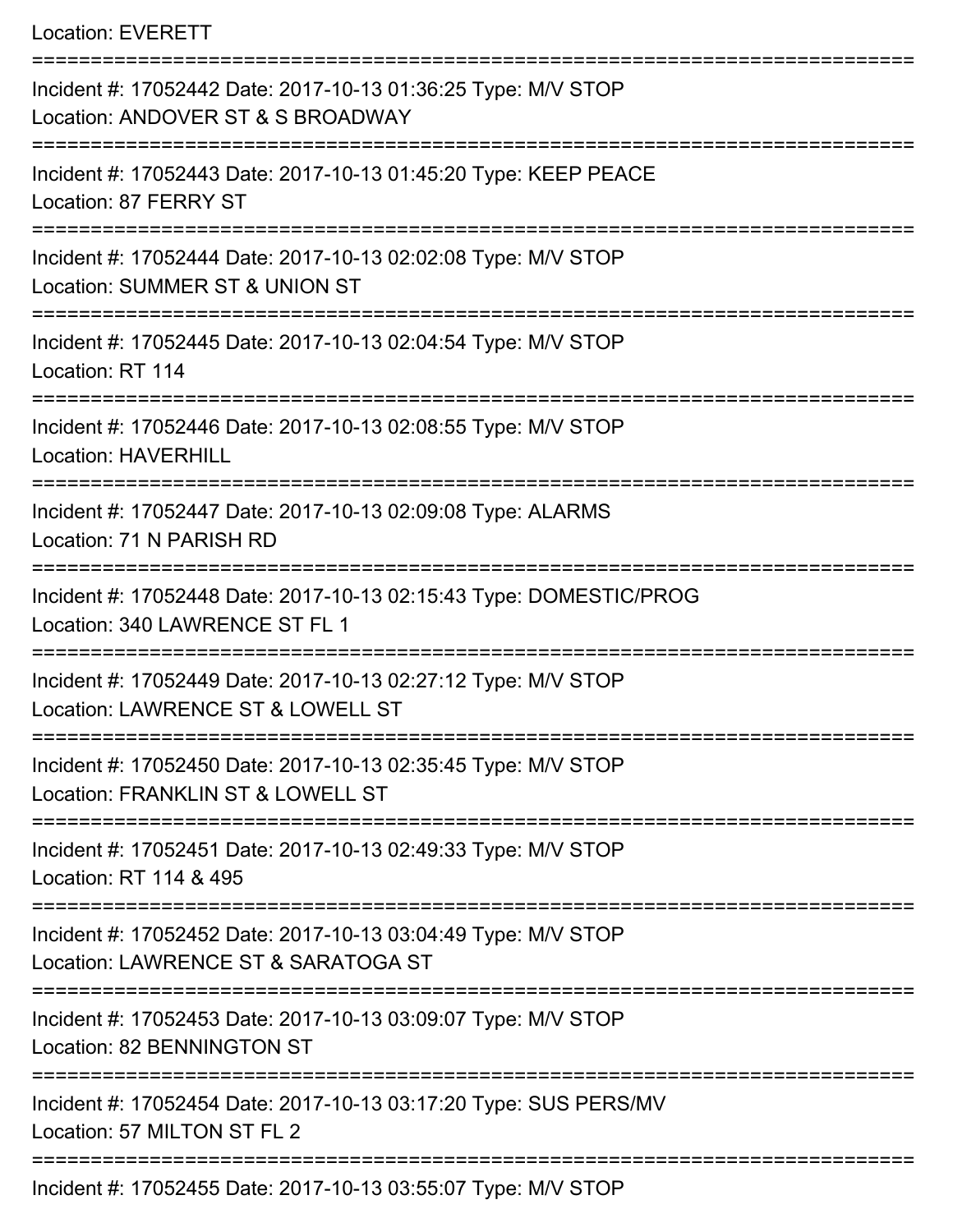| Incident #: 17052456 Date: 2017-10-13 04:28:55 Type: ALARMS<br>Location: LEONARD SCHOOL / 60 ALLEN ST     |
|-----------------------------------------------------------------------------------------------------------|
| Incident #: 17052457 Date: 2017-10-13 04:42:23 Type: LOCKOUT<br>Location: 550 ELM ST                      |
| Incident #: 17052458 Date: 2017-10-13 05:18:08 Type: HIT & RUN M/V<br>Location: 280 WEST ST               |
| Incident #: 17052459 Date: 2017-10-13 05:36:22 Type: LOCKOUT<br>Location: 353 ELM ST                      |
| Incident #: 17052460 Date: 2017-10-13 05:41:54 Type: LARCENY/PAST<br>Location: 40 BELMONT ST              |
| Incident #: 17052461 Date: 2017-10-13 06:37:40 Type: SUS PERS/MV<br>Location: PROSPECT CT                 |
| Incident #: 17052462 Date: 2017-10-13 06:41:59 Type: KEEP PEACE<br>Location: 99 HAMPSHIRE ST              |
| Incident #: 17052463 Date: 2017-10-13 06:59:16 Type: ALARMS<br>Location: MAIN STREAM GLOBAL / 91 GLENN ST |
| Incident #: 17052464 Date: 2017-10-13 07:02:38 Type: PARK & WALK<br>Location: 205 BROADWAY                |
| Incident #: 17052467 Date: 2017-10-13 07:16:46 Type: SUS PERS/MV<br>Location: 77 SUNRAY ST                |
| Incident #: 17052465 Date: 2017-10-13 07:17:26 Type: M/V STOP<br>Location: BROADWAY & LOWELL ST           |
| Incident #: 17052466 Date: 2017-10-13 07:18:11 Type: B&E/MV/PAST<br>Location: 6 INMAN ST                  |
| Incident #: 17052468 Date: 2017-10-13 07:26:03 Type: SUS PERS/MV<br><b>Location: MADISON ST</b>           |
| Incident #: 17052469 Date: 2017-10-13 07:33:08 Type: ALARM/BURG<br>AI OTOFARA OI ODAI TOJ OI FRIRI OT     |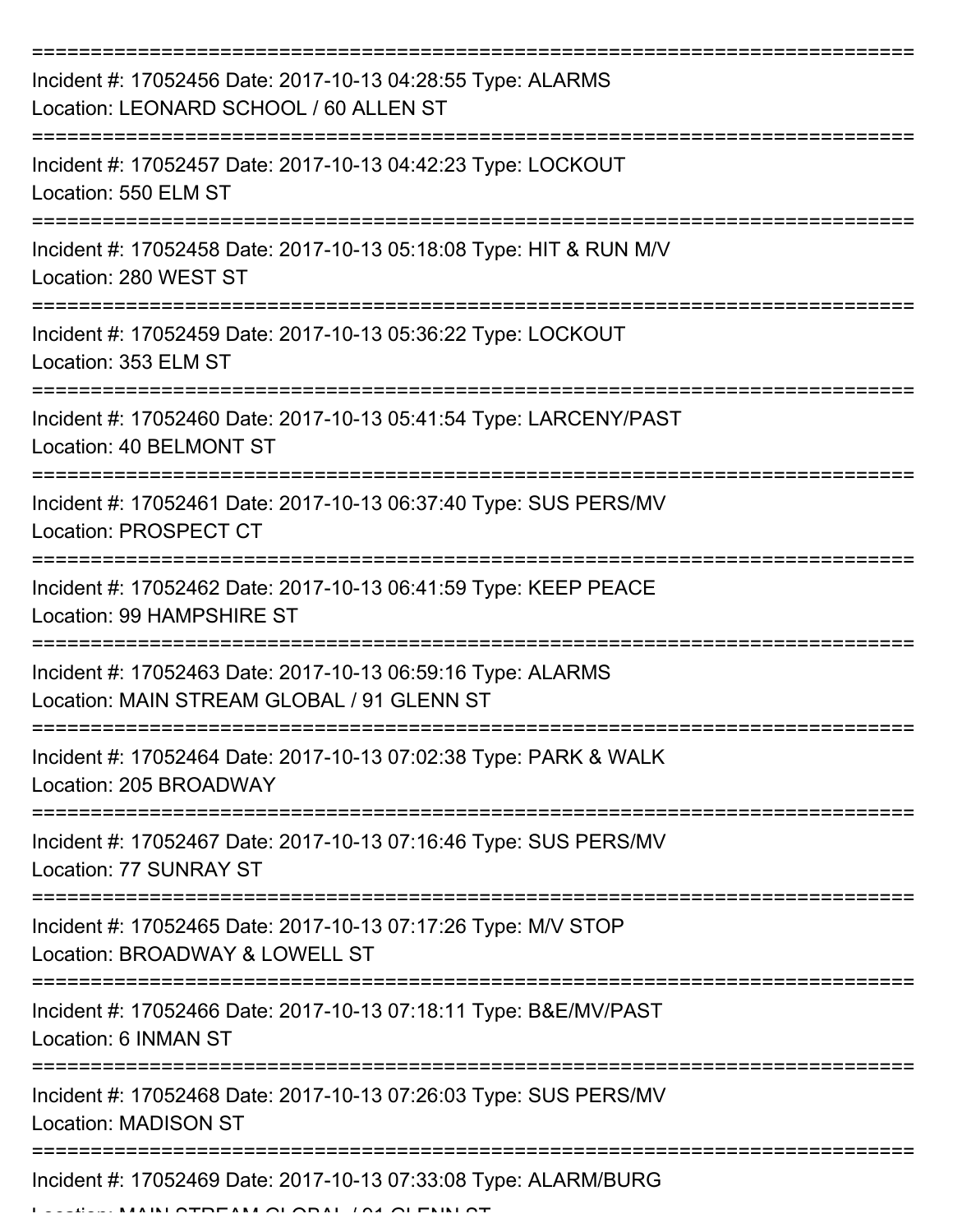| Incident #: 17052470 Date: 2017-10-13 07:41:58 Type: SUS PERS/MV<br>Location: 1 BROADWAY                             |
|----------------------------------------------------------------------------------------------------------------------|
| Incident #: 17052471 Date: 2017-10-13 07:45:46 Type: LARCENY/MV/PAST<br>Location: 42 BOWDOIN ST                      |
| Incident #: 17052472 Date: 2017-10-13 07:48:47 Type: M/V STOP<br><b>Location: MT VERNON PARK</b>                     |
| Incident #: 17052473 Date: 2017-10-13 07:54:17 Type: MEDIC SUPPORT<br>Location: 24 EVERETT ST FL 2                   |
| Incident #: 17052474 Date: 2017-10-13 07:58:29 Type: ALARMS<br><b>Location: 500 MERRIMACK ST</b>                     |
| Incident #: 17052475 Date: 2017-10-13 08:06:47 Type: MAL DAMAGE<br>Location: 447 ANDOVER ST                          |
| Incident #: 17052476 Date: 2017-10-13 08:17:54 Type: DOMESTIC/PROG<br>Location: 170 PARK ST FL 3                     |
| Incident #: 17052477 Date: 2017-10-13 08:27:45 Type: SUICIDE ATTEMPT<br>Location: 22 ABBOTT ST                       |
| Incident #: 17052478 Date: 2017-10-13 08:29:12 Type: ALARM/BURG<br>Location: GOOD SHEPARDS CENTER / 412 HAMPSHIRE ST |
| Incident #: 17052479 Date: 2017-10-13 08:31:19 Type: M/V STOP<br>Location: HAVERHILL ST & WHITE ST                   |
| Incident #: 17052480 Date: 2017-10-13 08:45:53 Type: M/V STOP<br>Location: BROADWAY & ESSEX ST                       |
| Incident #: 17052481 Date: 2017-10-13 08:52:07 Type: TOW/REPOSSED<br>Location: 224 BAILEY ST                         |
| Incident #: 17052483 Date: 2017-10-13 09:08:38 Type: B&E/PAST<br>Location: DUCK MILL PROPERTY / 4 UNION ST           |
| Incident #: 17052482 Date: 2017-10-13 09:08:46 Type: INVESTIGATION                                                   |

Location: LAMPENICE HIGH SCHOOL / 71 N DADISH DD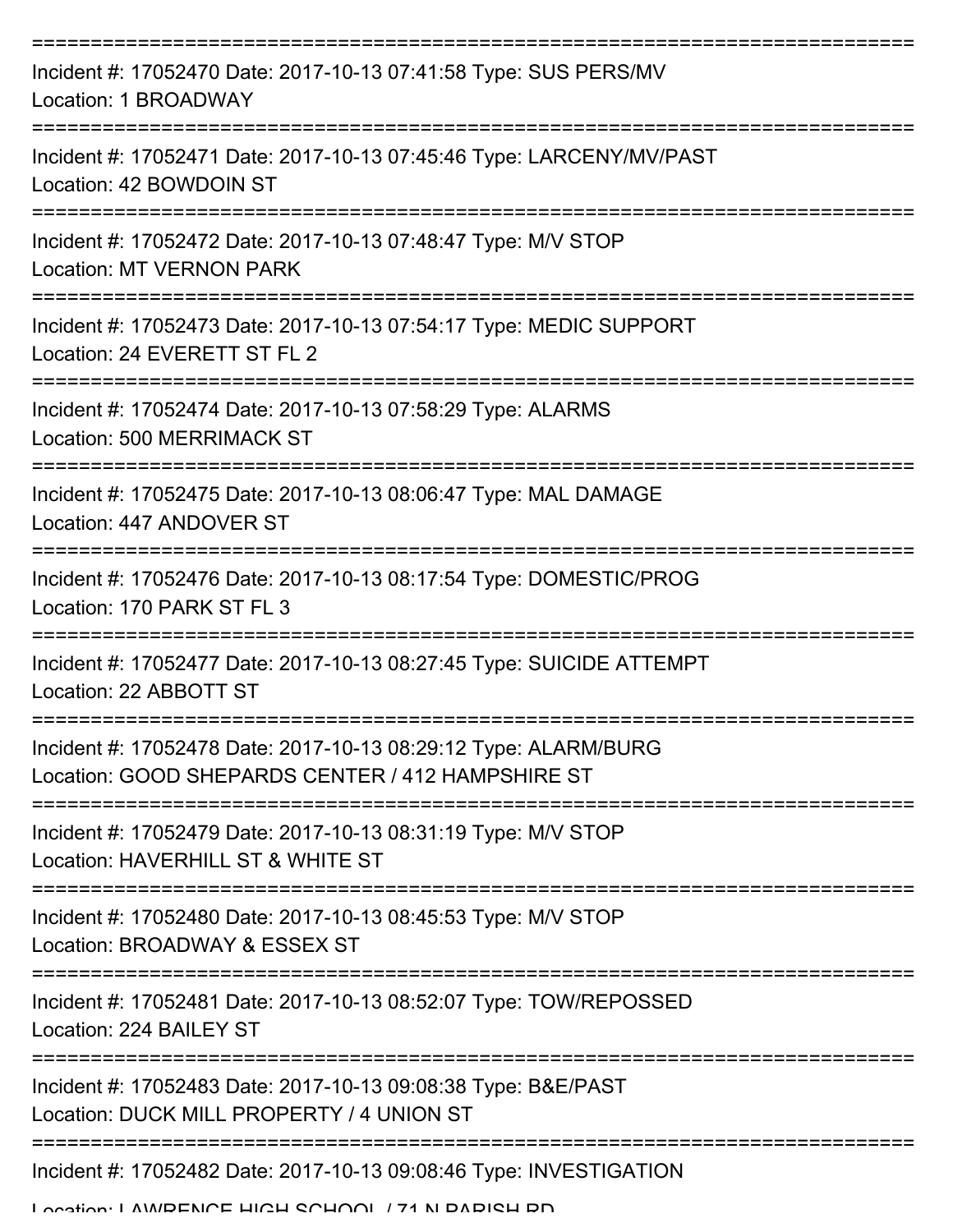| Incident #: 17052484 Date: 2017-10-13 09:16:21 Type: INVESTIGATION<br>Location: LAWRENCE HIGH SCHOOL / 70 N PARISH RD |
|-----------------------------------------------------------------------------------------------------------------------|
| Incident #: 17052485 Date: 2017-10-13 09:20:40 Type: MEDIC SUPPORT<br>Location: 353 ELM ST #515                       |
| Incident #: 17052486 Date: 2017-10-13 09:38:24 Type: M/V STOP<br>Location: BROADWAY & HAVERHILL ST                    |
| Incident #: 17052487 Date: 2017-10-13 09:48:05 Type: M/V STOP<br>Location: CENTRAL BRIDGE / 0 MERRIMACK ST            |
| Incident #: 17052488 Date: 2017-10-13 09:54:48 Type: MAL DAMAGE<br>Location: ANDOVER ST & CLIFTON ST                  |
| Incident #: 17052489 Date: 2017-10-13 09:57:46 Type: M/V STOP<br>Location: BROADWAY & CONCORD ST                      |
| Incident #: 17052490 Date: 2017-10-13 10:22:12 Type: ALARMS<br><b>Location: VERMONT ST</b>                            |
| Incident #: 17052491 Date: 2017-10-13 10:25:43 Type: M/V STOP<br>Location: CHESTNUT ST & LAWRENCE ST                  |
| Incident #: 17052492 Date: 2017-10-13 10:26:49 Type: ASSSIT OTHER PD<br>Location: 202 BAILEY ST                       |
| Incident #: 17052493 Date: 2017-10-13 10:28:08 Type: GENERAL SERV<br>Location: 6 BERKELEY ST                          |
| Incident #: 17052494 Date: 2017-10-13 10:29:11 Type: LOST PROPERTY<br>Location: 80 MANCHESTER ST                      |
| Incident #: 17052495 Date: 2017-10-13 10:30:48 Type: M/V STOP<br>Location: HIGH ST & STORROW ST                       |
| Incident #: 17052496 Date: 2017-10-13 10:32:39 Type: PARK & WALK<br>Location: BRADFORD ST & BROADWAY                  |
| Incident #: 17052497 Date: 2017-10-13 10:35:09 Type: DRUG VIO                                                         |

Location: 49 AMES ST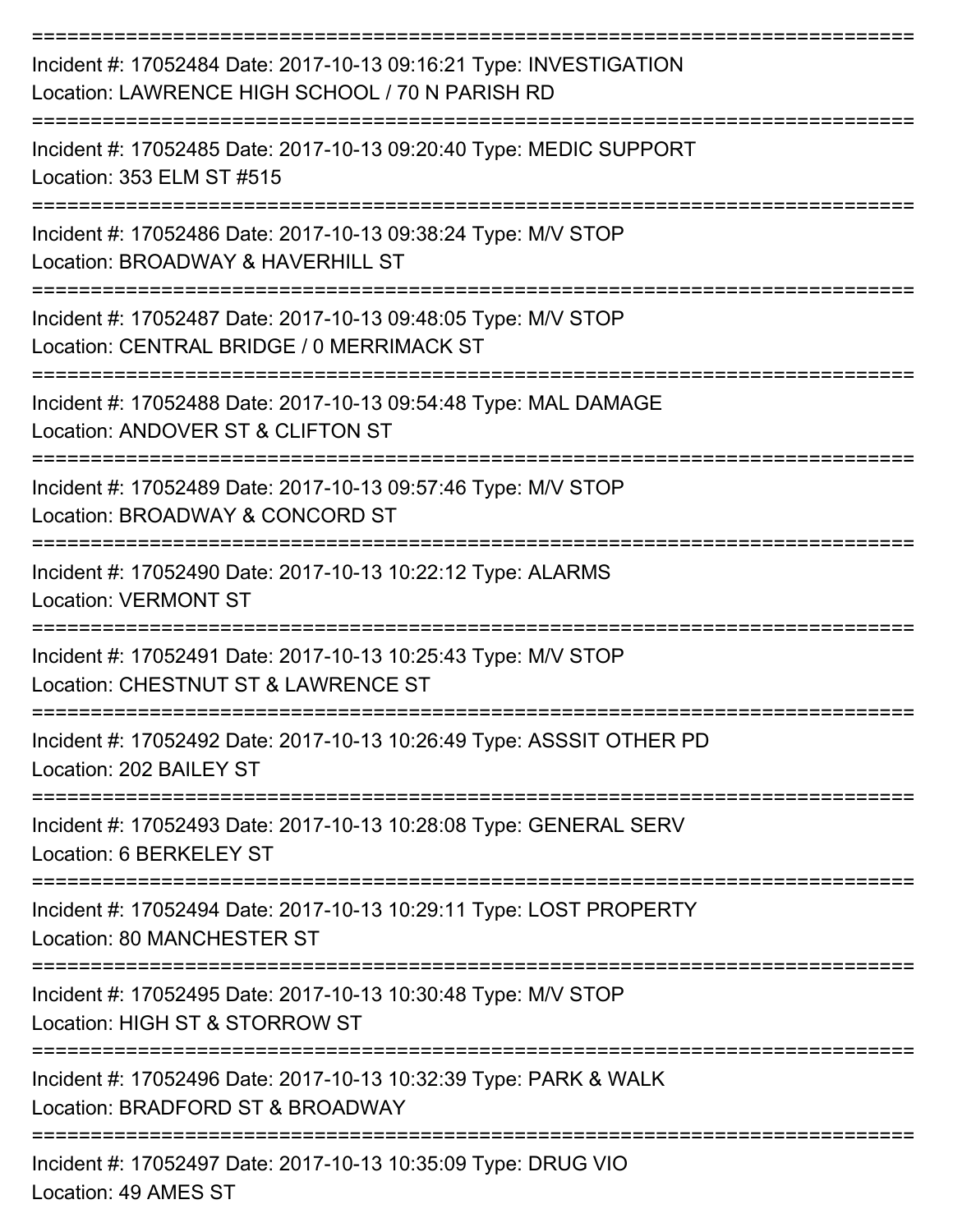| Incident #: 17052498 Date: 2017-10-13 10:36:55 Type: MEDIC SUPPORT<br>Location: 32 GROTON ST #202                                              |
|------------------------------------------------------------------------------------------------------------------------------------------------|
| Incident #: 17052499 Date: 2017-10-13 10:49:50 Type: SUS PERS/MV<br>Location: FOSTER ST & MARKET ST                                            |
| Incident #: 17052500 Date: 2017-10-13 10:51:57 Type: INVESTIGATION<br>Location: BRUCE SCHOOL / 135 BUTLER ST<br>============================== |
| Incident #: 17052501 Date: 2017-10-13 11:01:09 Type: LOST PROPERTY<br>Location: 8 WOODLAND ST                                                  |
| Incident #: 17052502 Date: 2017-10-13 11:02:51 Type: INVESTIGATION<br>Location: 383 HAVERHILL ST                                               |
| Incident #: 17052503 Date: 2017-10-13 11:07:18 Type: LOST PROPERTY<br>Location: 26 BENNINGTON ST                                               |
| Incident #: 17052505 Date: 2017-10-13 11:15:02 Type: HIT & RUN M/V<br>Location: ARLINGTON ST & TENNEY ST                                       |
| Incident #: 17052504 Date: 2017-10-13 11:15:14 Type: INVESTIGATION<br>Location: 240 CANAL ST                                                   |
| Incident #: 17052508 Date: 2017-10-13 11:15:38 Type: LARCENY/PAST<br>Location: 638 ESSEX ST                                                    |
| Incident #: 17052506 Date: 2017-10-13 11:15:44 Type: PARK & WALK<br>Location: BRADFORD ST & BROADWAY                                           |
| Incident #: 17052507 Date: 2017-10-13 11:17:50 Type: M/V STOP<br>Location: 210 MERRIMACK ST                                                    |
| Incident #: 17052509 Date: 2017-10-13 11:22:21 Type: MV/BLOCKING<br>Location: CAMBRIDGE ST & WINTHROP AV                                       |
| Incident #: 17052511 Date: 2017-10-13 11:30:10 Type: TOW/REPOSSED<br>Location: 542 HAVERHILL ST                                                |
| Incident #: 17052510 Date: 2017-10-13 11:32:21 Type: MEDIC SUPPORT<br>Location: 353 ELM ST FL 1ST                                              |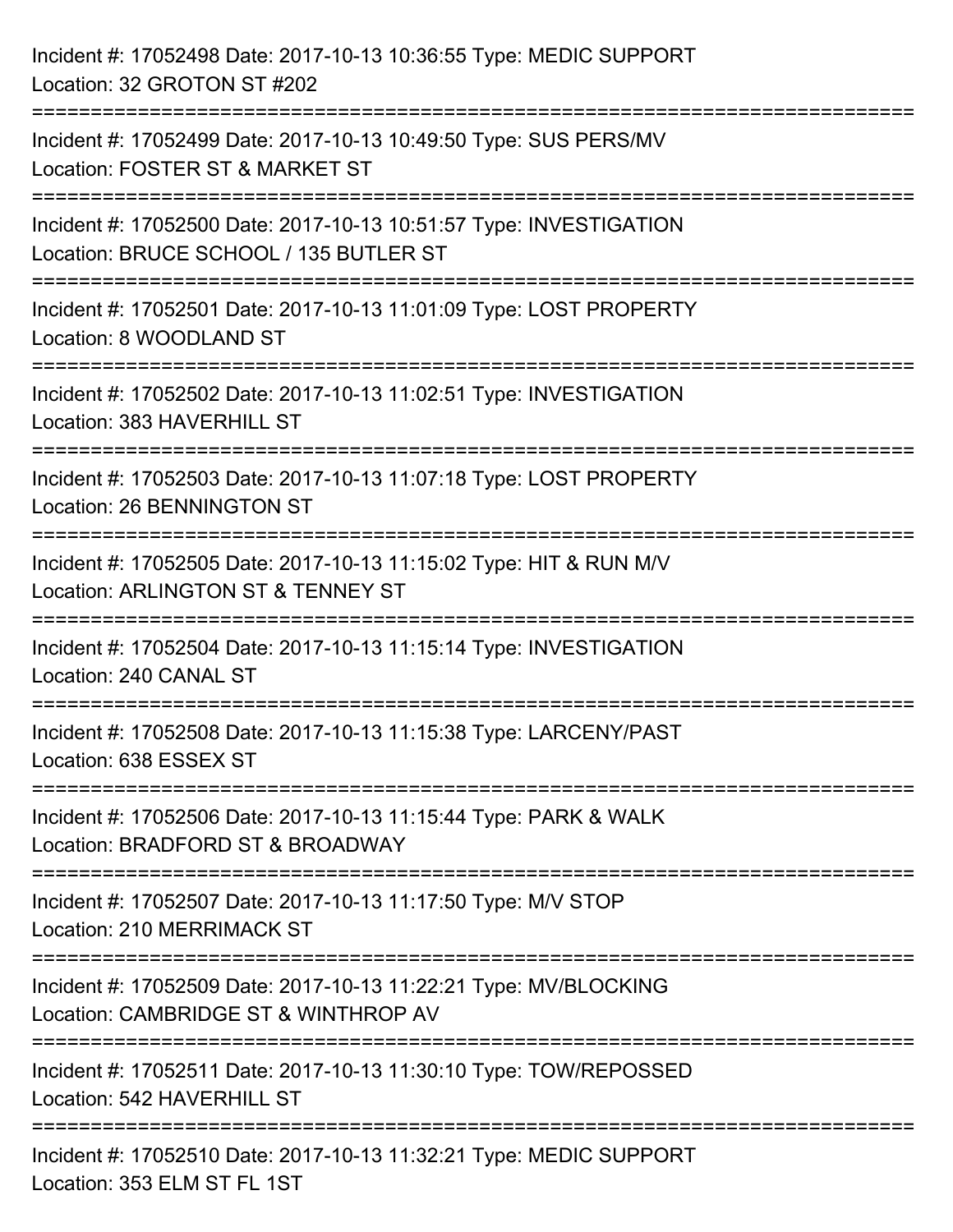| Incident #: 17052512 Date: 2017-10-13 11:34:59 Type: SUICIDE ATTEMPT<br>Location: SHERIFFS DEP / 499 ESSEX ST FL 1ST FL  |
|--------------------------------------------------------------------------------------------------------------------------|
| Incident #: 17052513 Date: 2017-10-13 11:43:42 Type: M/V STOP<br>Location: 109 BROADWAY                                  |
| Incident #: 17052514 Date: 2017-10-13 11:47:37 Type: HIT & RUN M/V<br>Location: ABBOTT ST & S UNION ST                   |
| Incident #: 17052515 Date: 2017-10-13 11:58:27 Type: SEX OFFENDER<br>Location: LAWRENCE POLICE DEPARTMENT / 90 LOWELL ST |
| Incident #: 17052516 Date: 2017-10-13 11:59:43 Type: SUS PERS/MV<br>Location: 104 E CAMBRIDGE ST<br>=========            |
| Incident #: 17052517 Date: 2017-10-13 12:13:19 Type: AUTO ACC/NO PI<br>Location: 599 CANAL ST                            |
| Incident #: 17052518 Date: 2017-10-13 12:40:14 Type: GENERAL SERV<br>Location: LAWRENCE HIGH SCHOOL / 70 N PARISH RD     |
| Incident #: 17052519 Date: 2017-10-13 12:49:41 Type: MEDIC SUPPORT<br>Location: 257 FARNHAM ST FL 2NDFL                  |
| Incident #: 17052520 Date: 2017-10-13 12:57:36 Type: INVEST CONT<br>Location: 682 LOWELL ST                              |
| Incident #: 17052521 Date: 2017-10-13 13:10:26 Type: M/V STOP<br>Location: ANDOVER ST & BEACON AV                        |
| Incident #: 17052522 Date: 2017-10-13 13:26:37 Type: FRAUD<br>Location: 278 BROADWAY #2                                  |
| Incident #: 17052523 Date: 2017-10-13 13:35:57 Type: LARCENY/MV/PAST<br>Location: SAL'S RESTURANT / 354 MERRIMACK ST     |
| Incident #: 17052524 Date: 2017-10-13 13:45:03 Type: DISTURBANCE<br>Location: 69 WESLEY ST                               |
| Incident #: 17052525 Date: 2017-10-13 13:54:39 Type: MEDIC SUPPORT<br>Location: 112 SARATOGA ST                          |

===========================================================================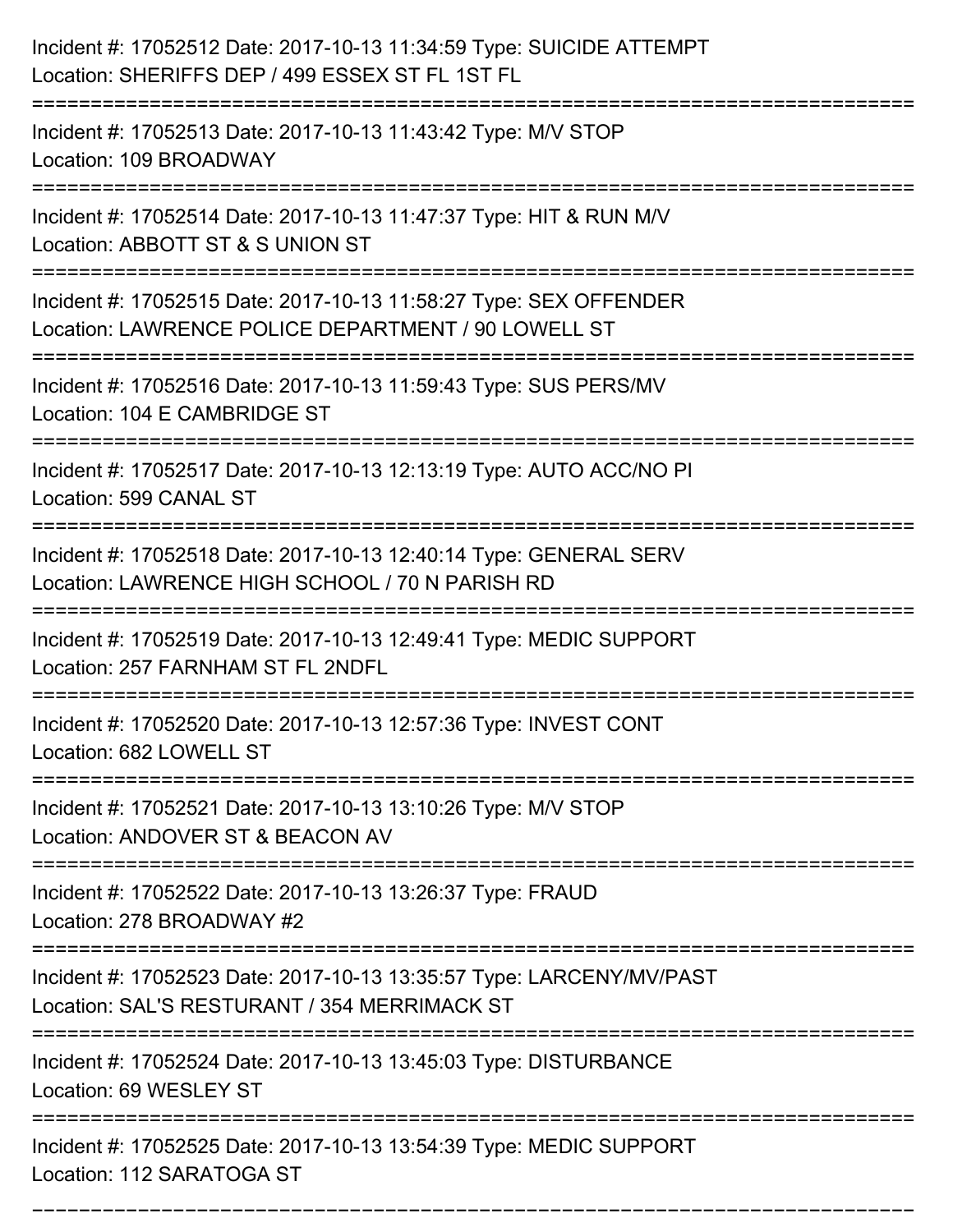| Incident #: 17052526 Date: 2017-10-13 14:04:06 Type: TOW/REPOSSED<br>Location: 473 ESSEX ST                                    |
|--------------------------------------------------------------------------------------------------------------------------------|
| Incident #: 17052527 Date: 2017-10-13 14:23:06 Type: MEDIC SUPPORT<br>Location: 134 WILLOW ST #3                               |
| Incident #: 17052528 Date: 2017-10-13 14:26:42 Type: AUTO ACC/NO PI<br>Location: LOWELL ST & WINTER ST<br>:==================  |
| Incident #: 17052529 Date: 2017-10-13 14:29:44 Type: M/V STOP<br>Location: PARKER ST & SPRINGFIELD ST                          |
| Incident #: 17052531 Date: 2017-10-13 14:34:44 Type: STOL/MV/PAS<br><b>Location: LINDEN ST</b>                                 |
| Incident #: 17052530 Date: 2017-10-13 14:36:51 Type: M/V STOP<br>Location: HAMPSHIRE ST & LOWELL ST<br>:==================     |
| Incident #: 17052532 Date: 2017-10-13 14:47:07 Type: INVESTIGATION<br>Location: 90 LOWELL ST<br>============================== |
| Incident #: 17052533 Date: 2017-10-13 14:48:32 Type: ALARM/BURG<br>Location: RODRIGUEZ RESD / 40 BORDER ST #APT 1              |
| Incident #: 17052534 Date: 2017-10-13 14:52:30 Type: INVESTIGATION<br>Location: 90 LOWELL ST                                   |
| Incident #: 17052535 Date: 2017-10-13 15:11:25 Type: M/V STOP<br>Location: HAMPSHIRE ST & HAVERHILL ST                         |
| Incident #: 17052536 Date: 2017-10-13 15:19:40 Type: SUS PERS/MV<br>Location: 700 ESSEX ST                                     |
| Incident #: 17052537 Date: 2017-10-13 15:24:34 Type: MAL DAMAGE<br>Location: 38 DOYLE ST                                       |
| Incident #: 17052538 Date: 2017-10-13 15:39:00 Type: HIT & RUN M/V<br>Location: 134 WEST ST                                    |
| Incident #: 17052540 Date: 2017-10-13 15:49:32 Type: LARCENY/PAST<br>Location: SOVERIGN BANK / 296 ESSEX ST                    |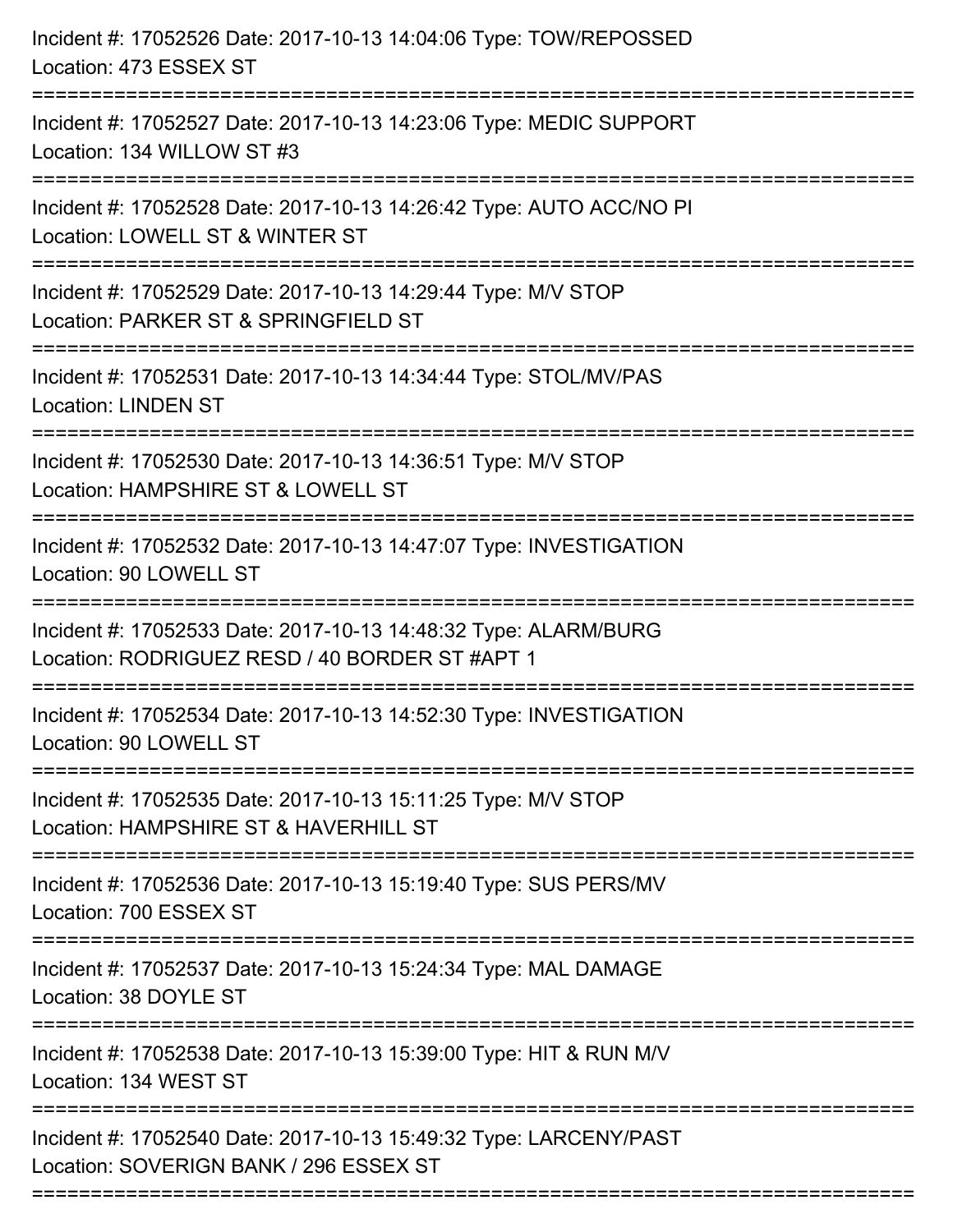Location: 9 W LAUREL ST

| Incident #: 17052541 Date: 2017-10-13 15:58:07 Type: INVEST CONT<br>Location: 134 S UNION ST              |
|-----------------------------------------------------------------------------------------------------------|
| Incident #: 17052542 Date: 2017-10-13 16:06:27 Type: GENERAL SERV<br>Location: 14 BROADWAY AV             |
| Incident #: 17052543 Date: 2017-10-13 16:37:03 Type: LARCENY/PAST<br>Location: KATHY NAILS / 515 BROADWAY |
| Incident #: 17052544 Date: 2017-10-13 16:47:57 Type: THREATS<br>Location: 326 PROSPECT ST FL 2NDFL        |
| Incident #: 17052545 Date: 2017-10-13 16:57:14 Type: MEDIC SUPPORT<br>Location: 25 MARSTON ST FL 3RDFL    |
| Incident #: 17052546 Date: 2017-10-13 17:01:01 Type: DOMESTIC/PROG<br>Location: 221 E HAVERHILL ST        |
| Incident #: 17052547 Date: 2017-10-13 17:08:05 Type: SUS PERS/MV<br>Location: 195 ESSEX ST                |
| Incident #: 17052548 Date: 2017-10-13 17:09:35 Type: GENERAL SERV<br>Location: 290 MERRIMACK ST           |
| Incident #: 17052549 Date: 2017-10-13 17:09:36 Type: LOST PROPERTY<br>Location: 657 ESSEX ST #7-3         |
| Incident #: 17052550 Date: 2017-10-13 17:19:09 Type: DISTURBANCE<br>Location: 139 FRANKLIN ST             |
| Incident #: 17052551 Date: 2017-10-13 17:25:19 Type: CIVIL PROB<br>Location: 140 WEST ST                  |
| Incident #: 17052552 Date: 2017-10-13 17:37:31 Type: M/V STOP<br><b>Location: 96 HANCOCK ST</b>           |
| Incident #: 17052553 Date: 2017-10-13 17:51:19 Type: INVEST CONT<br><b>Location: 3 MARSHALLS WY</b>       |
|                                                                                                           |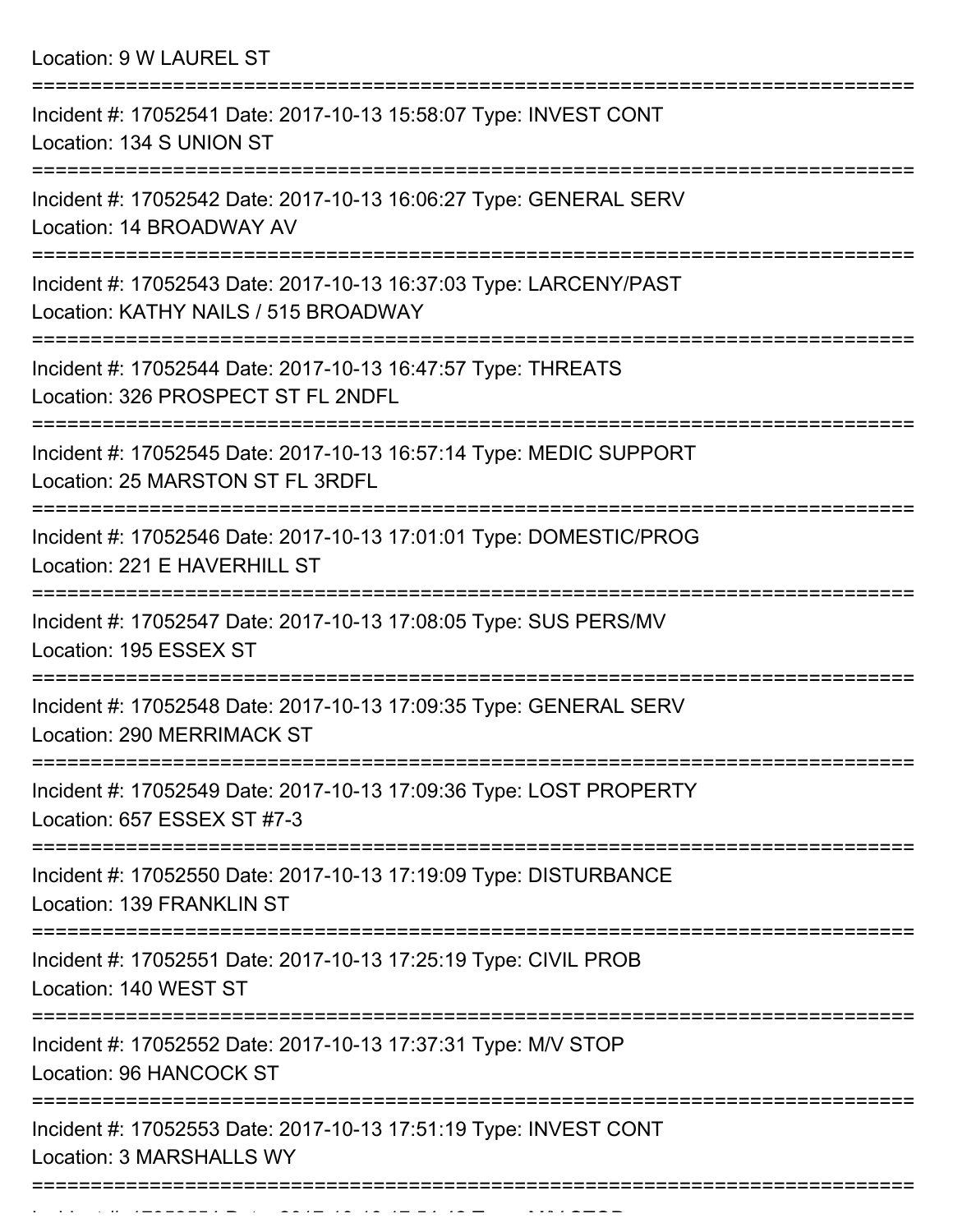Location: PARK ST & TRENTON ST

| Incident #: 17052555 Date: 2017-10-13 17:58:16 Type: M/V STOP<br>Location: BROADWAY & CROSS ST                     |
|--------------------------------------------------------------------------------------------------------------------|
| Incident #: 17052556 Date: 2017-10-13 18:00:17 Type: M/V STOP<br>Location: AMESBURY ST & HAVERHILL ST              |
| Incident #: 17052557 Date: 2017-10-13 18:01:44 Type: GENERAL SERV<br>Location: FRONT ST & S BROADWAY               |
| Incident #: 17052559 Date: 2017-10-13 18:03:52 Type: M/V STOP<br>Location: AMESBURY ST & LOWELL ST                 |
| Incident #: 17052560 Date: 2017-10-13 18:05:04 Type: LOST PROPERTY<br>Location: 208 WILLOW ST                      |
| Incident #: 17052558 Date: 2017-10-13 18:07:46 Type: INVEST CONT<br>Location: 41 DOYLE ST                          |
| Incident #: 17052561 Date: 2017-10-13 18:17:26 Type: A&B PAST<br>Location: 85 NEWBURY ST #3R                       |
| Incident #: 17052562 Date: 2017-10-13 18:21:07 Type: DISTURBANCE<br>Location: 1 GENERAL ST                         |
| Incident #: 17052563 Date: 2017-10-13 18:23:12 Type: M/V STOP<br>Location: 9 BODWELL ST                            |
| ----------------<br>Incident #: 17052564 Date: 2017-10-13 18:24:15 Type: HIT & RUN M/V<br>Location: 111 S BROADWAY |
| Incident #: 17052565 Date: 2017-10-13 18:28:03 Type: HIT & RUN M/V<br>Location: GRANVILLE ST & S BROADWAY          |
| Incident #: 17052566 Date: 2017-10-13 18:40:28 Type: M/V STOP<br>Location: KINGSTON ST & NEWTON ST                 |
| Incident #: 17052567 Date: 2017-10-13 18:46:22 Type: KEEP PEACE<br>Location: 117 THOREAU WAY #532                  |
|                                                                                                                    |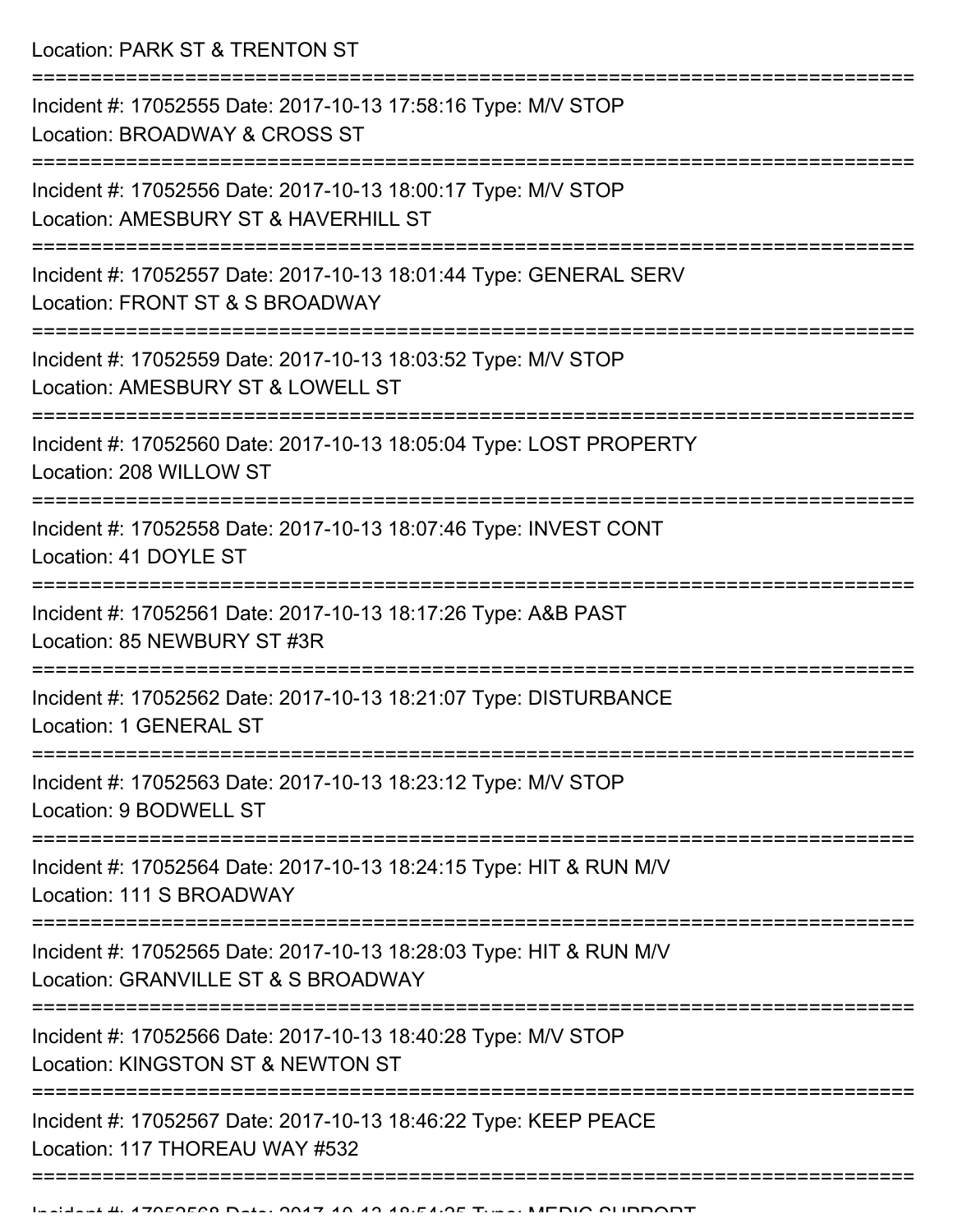| Location: MCDONALDS / 50 BROADWAY                                                                                                           |
|---------------------------------------------------------------------------------------------------------------------------------------------|
| Incident #: 17052569 Date: 2017-10-13 18:58:46 Type: DRUG VIO<br>Location: BUNKERHILL ST & PARK ST                                          |
| Incident #: 17052570 Date: 2017-10-13 19:09:37 Type: M/V STOP<br>Location: COMMON ST & UNION ST                                             |
| Incident #: 17052571 Date: 2017-10-13 19:13:07 Type: M/V STOP<br>Location: FRANKLIN ST & LOWELL ST<br>:==================================== |
| Incident #: 17052572 Date: 2017-10-13 19:29:08 Type: M/V STOP<br>Location: LAWRENCE ST & MAPLE ST                                           |
| Incident #: 17052573 Date: 2017-10-13 19:36:07 Type: NOISE ORD<br>Location: 227 BRUCE ST FL 1                                               |
| Incident #: 17052574 Date: 2017-10-13 19:36:36 Type: SUS PERS/MV<br>Location: 5 JACKSON ST                                                  |
| Incident #: 17052575 Date: 2017-10-13 19:40:14 Type: AUTO ACC/UNK PI<br>Location: GUILMETTE SCHOOL / 80 BODWELL ST                          |
| Incident #: 17052576 Date: 2017-10-13 19:41:32 Type: GUN CALL<br>Location: 100 WALNUT ST                                                    |
| Incident #: 17052577 Date: 2017-10-13 19:54:22 Type: UNWANTEDGUEST<br>Location: 800 ESSEX ST                                                |
| Incident #: 17052578 Date: 2017-10-13 19:58:25 Type: HIT & RUN M/V<br><b>Location: 26 TREMONT ST</b>                                        |
| Incident #: 17052579 Date: 2017-10-13 20:12:52 Type: CK WELL BEING<br>Location: 2 WASHINGTON WY                                             |
| Incident #: 17052580 Date: 2017-10-13 20:20:06 Type: M/V STOP<br><b>Location: 7 GRAICHEN TER</b>                                            |
| Incident #: 17052582 Date: 2017-10-13 20:28:13 Type: KEEP PEACE<br>Location: 29 ROLLINS ST                                                  |
| Incident #: 17052581 Date: 2017-10-13 20:30:16 Type: NOISE ORD                                                                              |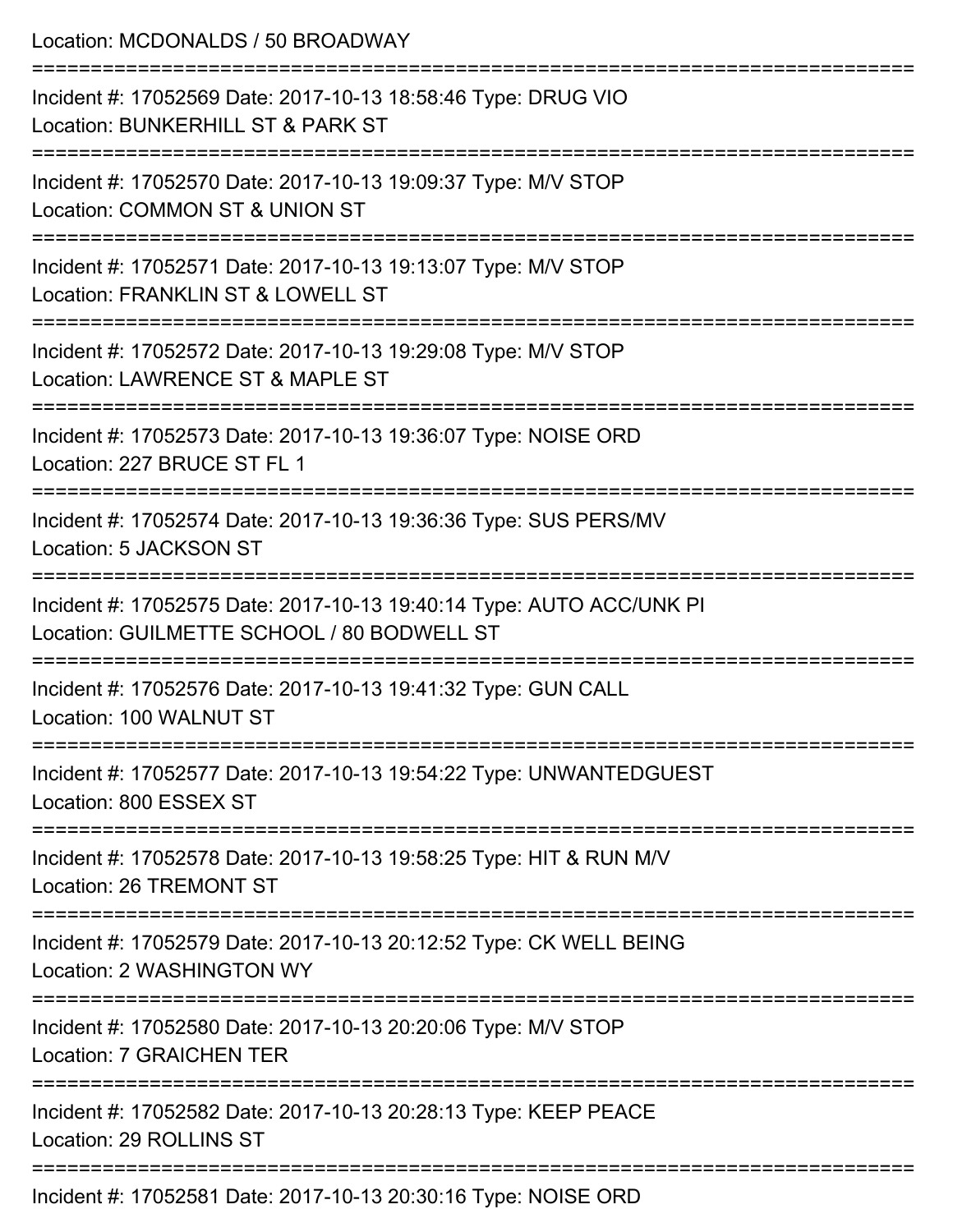| Incident #: 17052583 Date: 2017-10-13 20:33:47 Type: HIT & RUN PED<br>Location: COMMON ST & JACKSON ST             |
|--------------------------------------------------------------------------------------------------------------------|
| Incident #: 17052584 Date: 2017-10-13 20:37:48 Type: M/V STOP<br>Location: 265 ESSEX ST                            |
| Incident #: 17052585 Date: 2017-10-13 20:47:32 Type: PARK & WALK<br><b>Location: BEACON AV</b>                     |
| Incident #: 17052586 Date: 2017-10-13 20:49:28 Type: MEDIC SUPPORT<br>Location: 6A SALEM ST                        |
| Incident #: 17052587 Date: 2017-10-13 20:56:26 Type: M/V STOP<br>Location: FOSTER ST & SPRINGFIELD ST              |
| Incident #: 17052588 Date: 2017-10-13 21:10:12 Type: M/V STOP<br>Location: E HAVERHILL ST & ELM ST                 |
| Incident #: 17052589 Date: 2017-10-13 21:11:21 Type: ASSSIT OTHER PD<br>Location: 46 MORTON ST FL 1                |
| Incident #: 17052590 Date: 2017-10-13 21:18:32 Type: M/V STOP<br><b>Location: 97 NEWBURY ST</b>                    |
| Incident #: 17052591 Date: 2017-10-13 21:22:56 Type: FIGHT<br>Location: 25 MECHANIC ST                             |
| Incident #: 17052592 Date: 2017-10-13 21:27:34 Type: LOUD NOISE<br>Location: 60 HAMPSHIRE ST FL 3                  |
| Incident #: 17052593 Date: 2017-10-13 21:32:38 Type: DOMESTIC/PROG<br>Location: 248 S BROADWAY FL 1                |
| Incident #: 17052594 Date: 2017-10-13 21:48:46 Type: AUTO ACC/PI<br>Location: HAFFNER'S GAS STATION / 69 PARKER ST |
| Incident #: 17052595 Date: 2017-10-13 22:01:44 Type: DOMESTIC/PROG<br>Location: 106 RIVERPOINTE WY #3207           |
| Incident #: 17052596 Date: 2017-10-13 22:09:44 Type: SUS PERS/MV                                                   |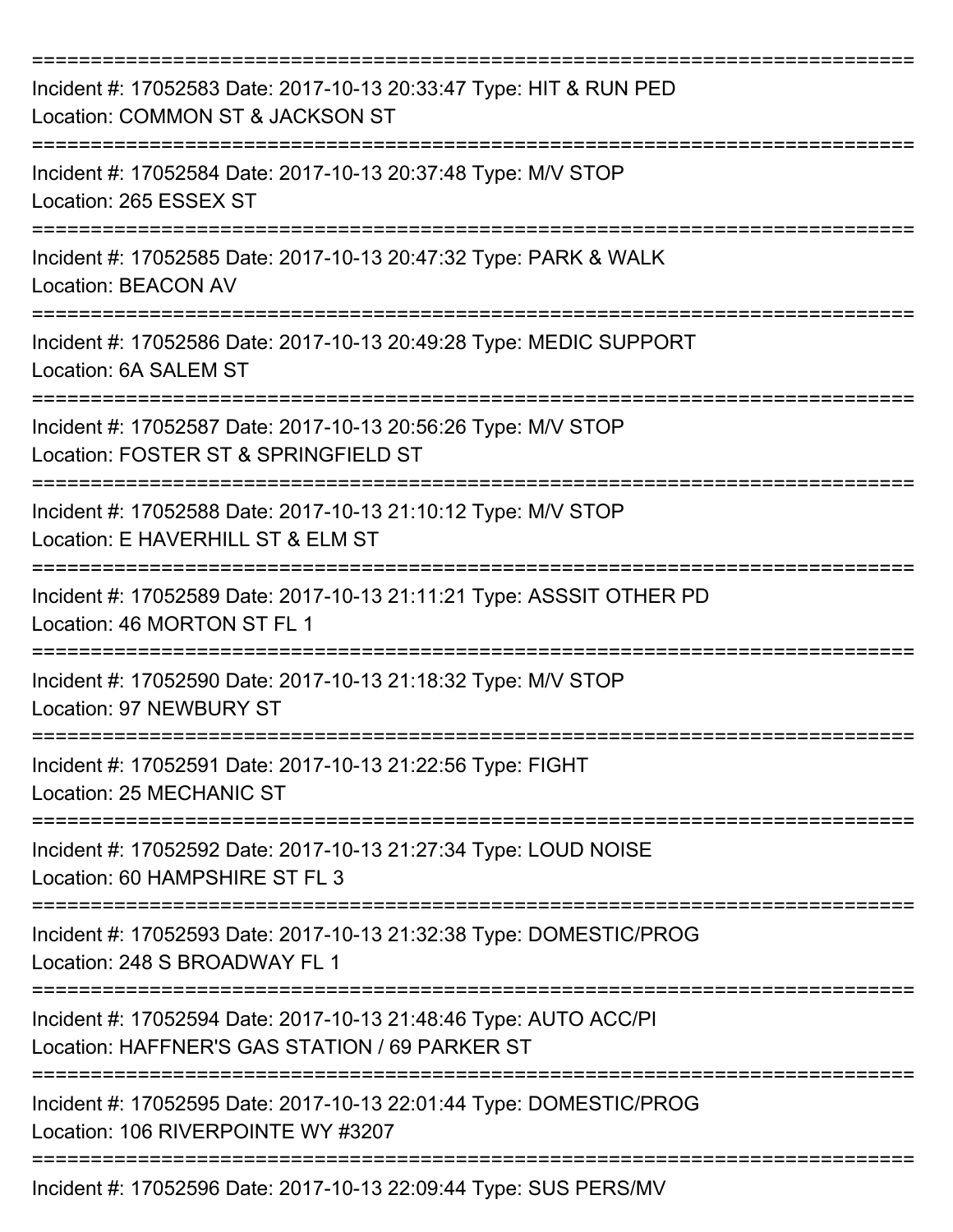| Incident #: 17052597 Date: 2017-10-13 22:15:53 Type: NOISE ORD<br><b>Location: 11 LAWRENCE ST</b>   |
|-----------------------------------------------------------------------------------------------------|
| Incident #: 17052598 Date: 2017-10-13 22:21:15 Type: NOISE ORD<br>Location: 60 HAMPSHIRE ST FL 3    |
| Incident #: 17052599 Date: 2017-10-13 22:22:57 Type: M/V STOP<br>Location: BROOKFIELD ST & INMAN ST |
| Incident #: 17052600 Date: 2017-10-13 22:51:21 Type: NOISE ORD<br>Location: 8 JACKSON CT            |
| Incident #: 17052601 Date: 2017-10-13 23:04:08 Type: NOISE ORD<br><b>Location: BEACON AV</b>        |
| Incident #: 17052602 Date: 2017-10-13 23:10:05 Type: M/V STOP<br>Location: WINTHROP AV              |
| Incident #: 17052603 Date: 2017-10-13 23:13:58 Type: B&E/PAST<br>Location: 592 S UNION ST           |
| Incident #: 17052604 Date: 2017-10-13 23:23:37 Type: CK WELL BEING<br>Location: 17 ODILE ST         |
| Incident #: 17052605 Date: 2017-10-13 23:25:44 Type: SHOTS FIRED<br>Location: ESSEX ST & MARGIN ST  |
| Incident #: 17052606 Date: 2017-10-13 23:29:54 Type: SHOTS FIRED<br>Location: 54 BODWELL ST         |
| Incident #: 17052607 Date: 2017-10-13 23:35:44 Type: SHOTS FIRED<br>Location: 38 MELROSE ST         |
| Incident #: 17052608 Date: 2017-10-13 23:41:53 Type: DRUG VIO<br><b>Location: 11 BUNKERHILL ST</b>  |
| Incident #: 17052610 Date: 2017-10-13 23:49:18 Type: SUS PERS/MV<br>Location: FALLS BRIDGE / null   |
| Incident #: 17052609 Date: 2017-10-13 23:49:24 Type: NOISE ORD                                      |

 $L = LL = L \cdot 3$  W BEACON ST